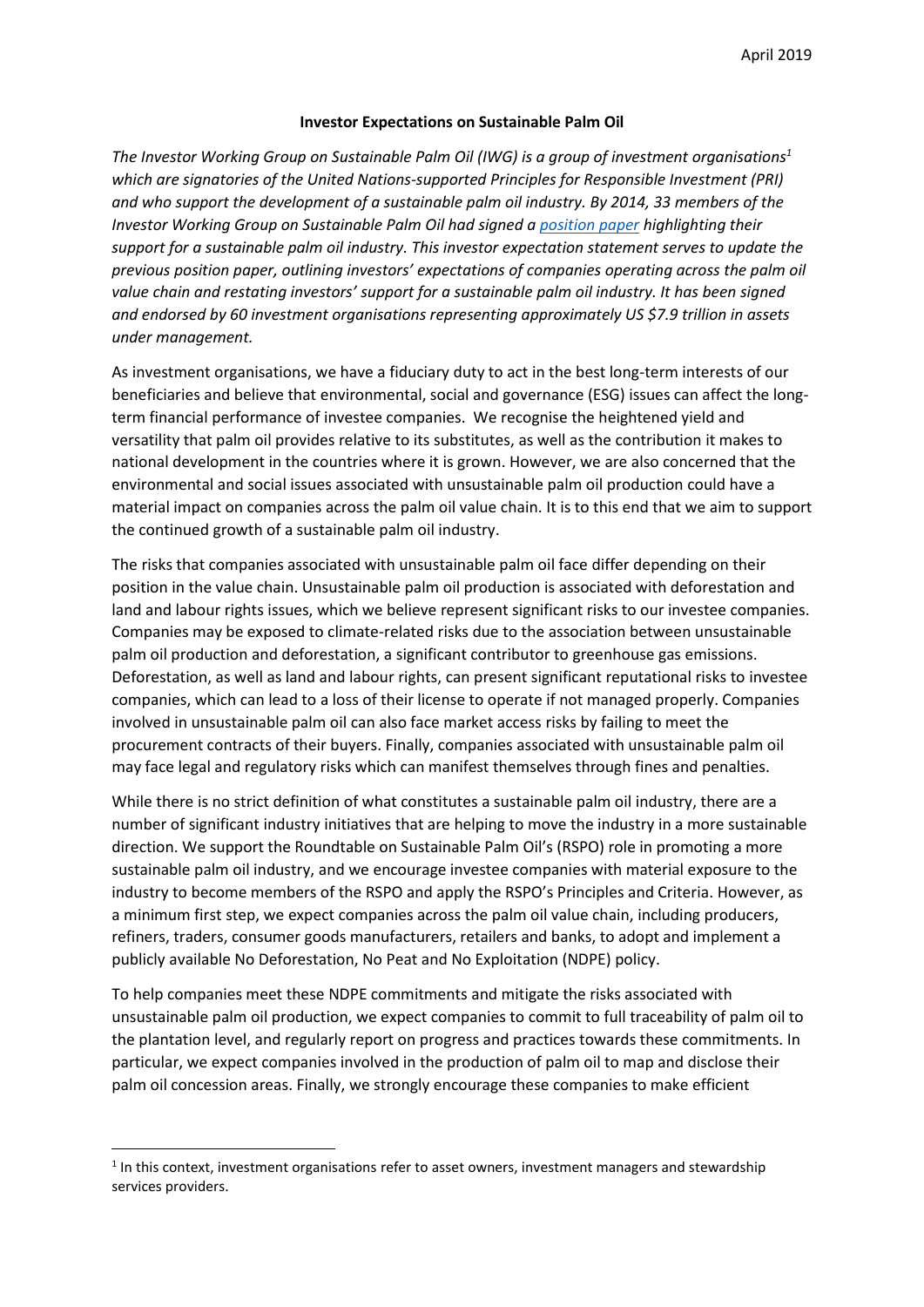investments to improve palm oil yield and productivity, in order to increase production and improve climate resilience without expanding production to new concession areas.

We expect companies' NDPE policies<sup>2</sup> to cover the following:

- 1) No deforestation
	- No conversion of High Conservation Value (HCV) areas;
	- No conversion of High Carbon Stock (HCS) forests;
	- No burning in the preparation of new plantings and re-plantings; and
	- A progressive reduction in greenhouse gas emissions associated with existing plantations.
- 2) No development on peat
	- No development on peat regardless of depth;
	- Implementation of RSPO Best Management Practices for existing plantations on peat; and
	- Where feasible, explore options for peat restoration.
- 3) No Exploitation of People and Local Communities
	- Respect and support the Universal Declaration of Human Rights;
	- Respect and uphold the rights of all workers including contract, temporary and migrant workers;
	- Facilitate the inclusion of smallholders into the supply chain;
	- Respect land tenure rights;
	- Respect Free Prior and Informed Consent (FPIC) of indigenous and local communities; and
	- Resolve all complaints and conflicts through an open, transparent and consultative process.

<sup>&</sup>lt;sup>2</sup> For producers, refiners and traders: A publicly available NDPE policy for all direct operations and all direct and third-party suppliers.

For downstream consumer goods manufacturers and retailers: A publicly available NDPE policy covering direct and indirect suppliers.

For banks: A publicly available NDPE policy to cover all financial services (including loans, credit and underwriting) provided to customers.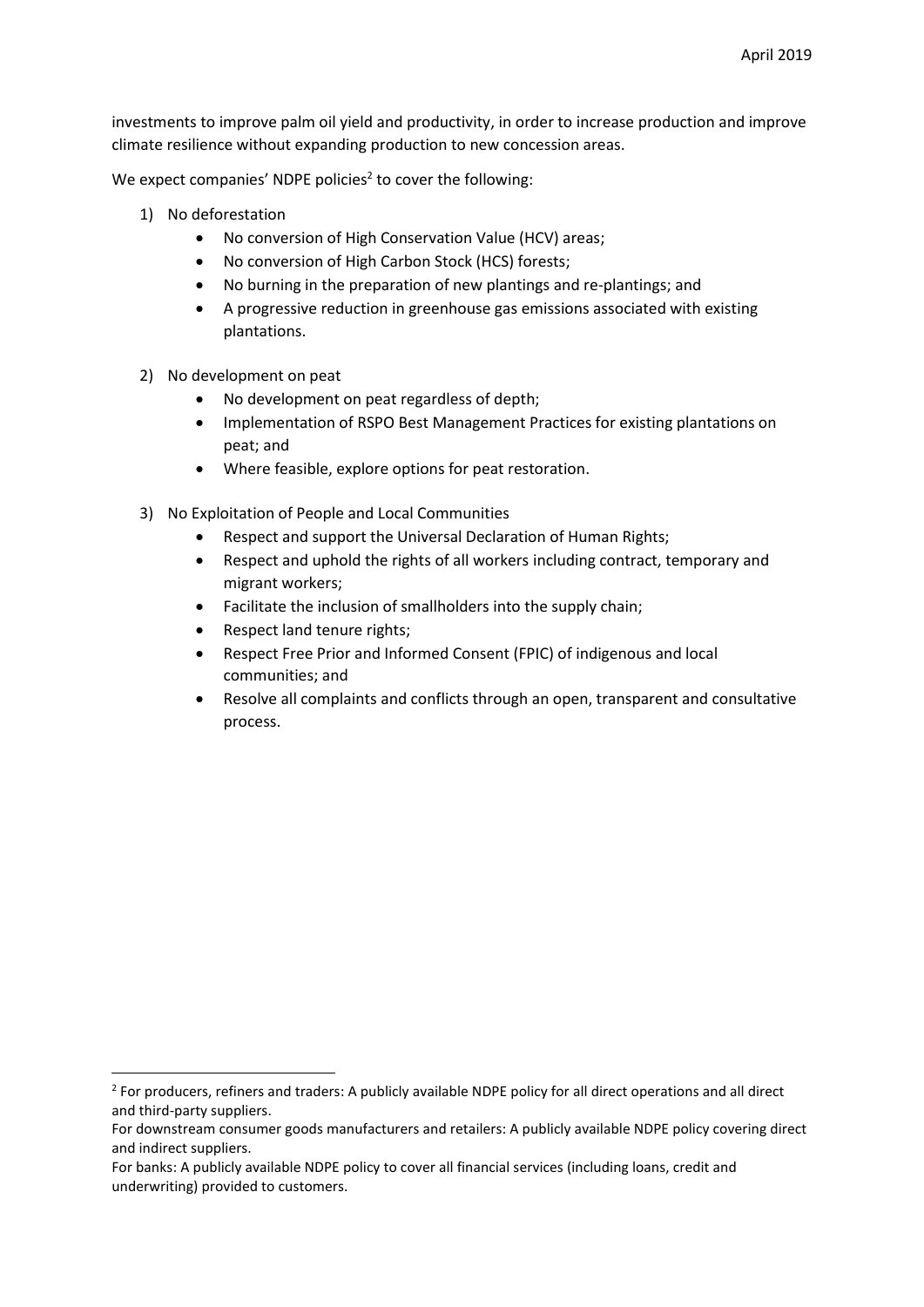*Endorsed by:*





*Achmea*

actiam

**AEGON** 

*Aegon Asset Management*

*ACTIAM*

*Affirmative Investment Management*



**Asset Management**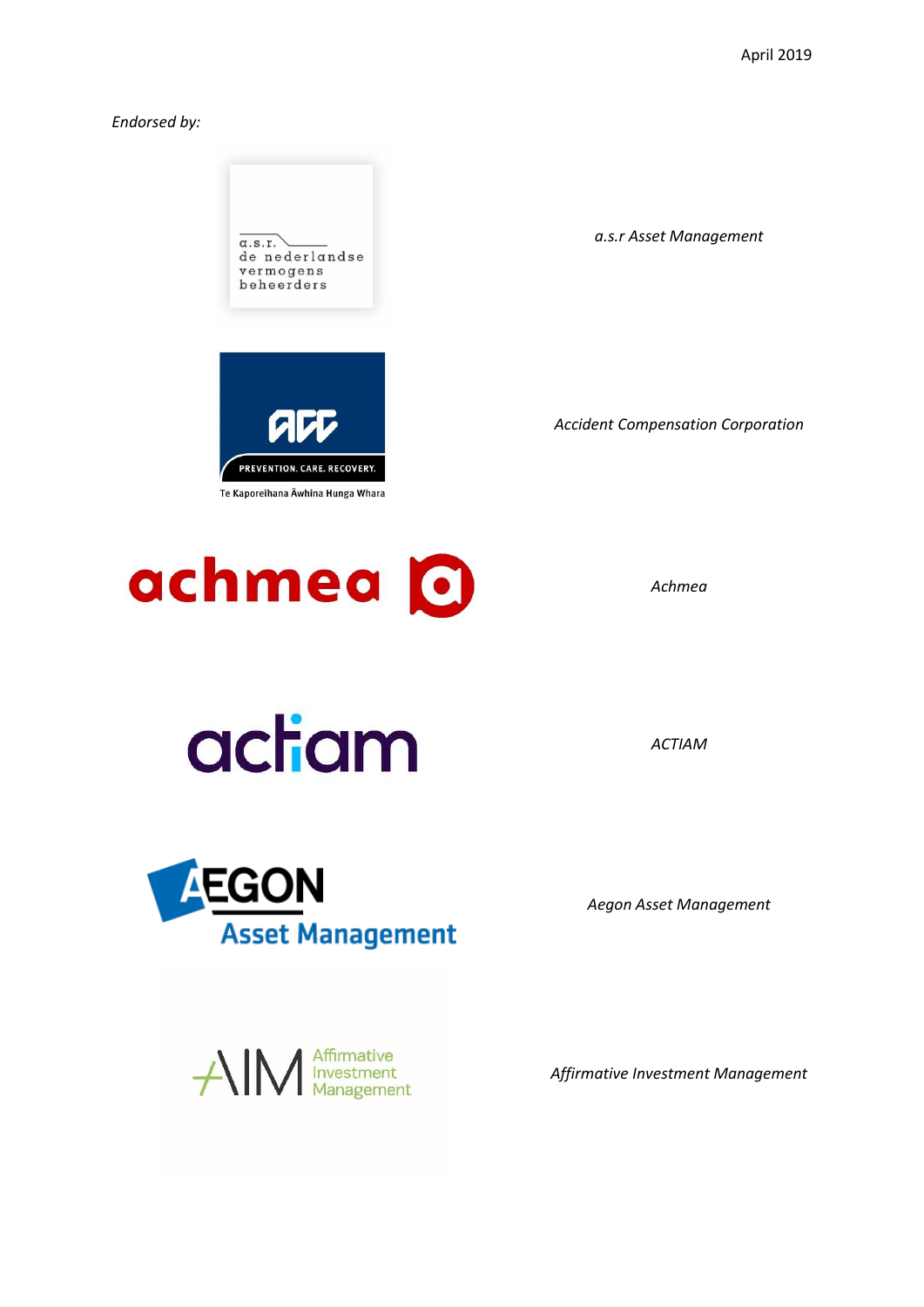

 $\bigwedge$   $\bigwedge$   $\bigwedge$   $\bigwedge$  Andra AP-fonden

AP3 Tredje AP-fonden

**FJÄRDE AP-FONDEN** FOURTH SWEDISH NATIONAL PENSION FUND

*AP1*

*Andra AP-fonden (AP2)*

*AP3 Tredje AP-fonden*

*AP4, Fourth Swedish National Pension Fund*

**To apg** 

*APG Asset Management*

*Aviva Investors*



**AVIVA INVESTORS** 

*Bâtirente*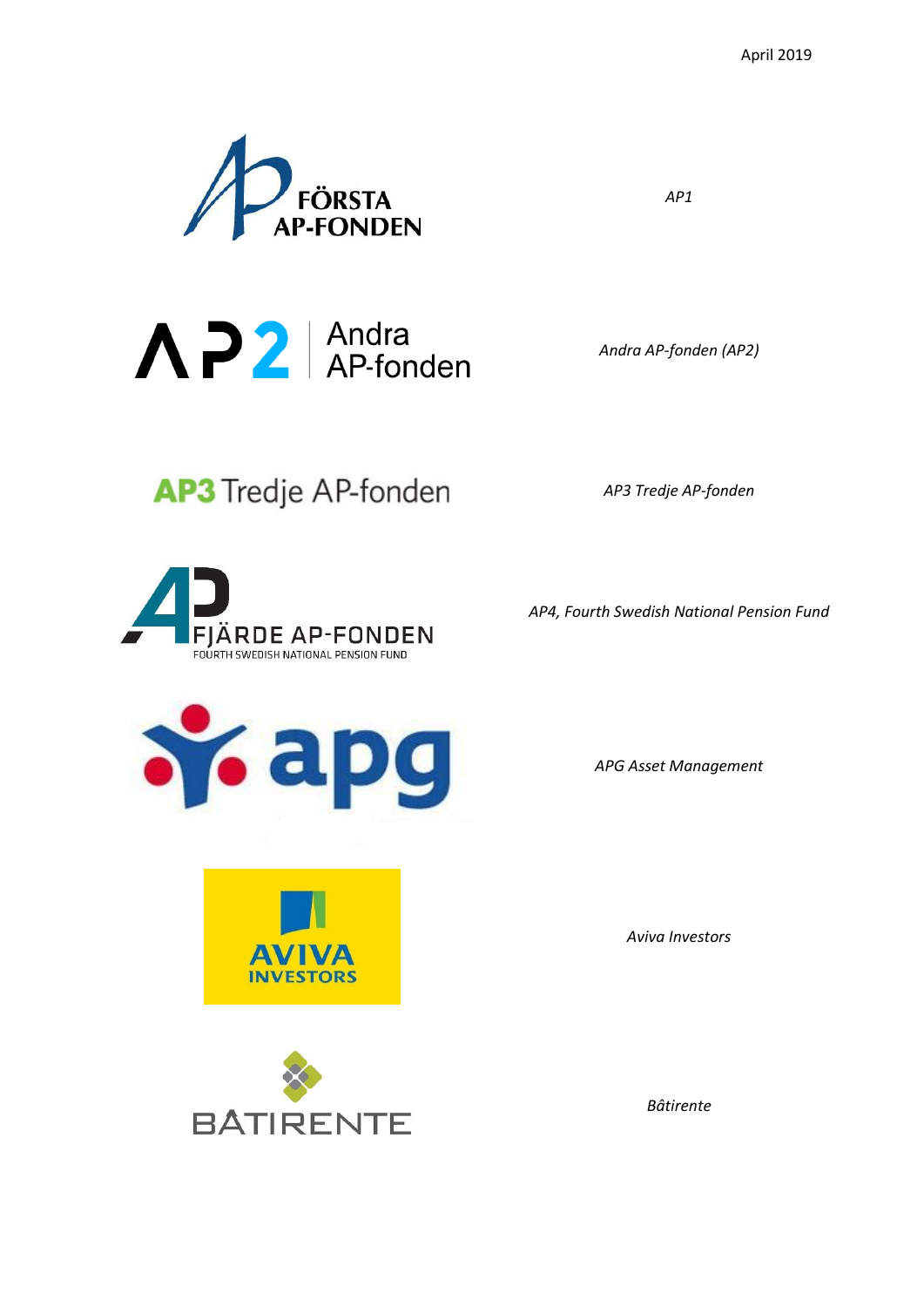

*Bayerische Versorgungskammer*

**BMO** Clobal Asset Management

*BMO Global Asset Management*



*BNP Paribas Asset Management*



*Boston Common Asset Management*



*CalPERS*



*Candriam*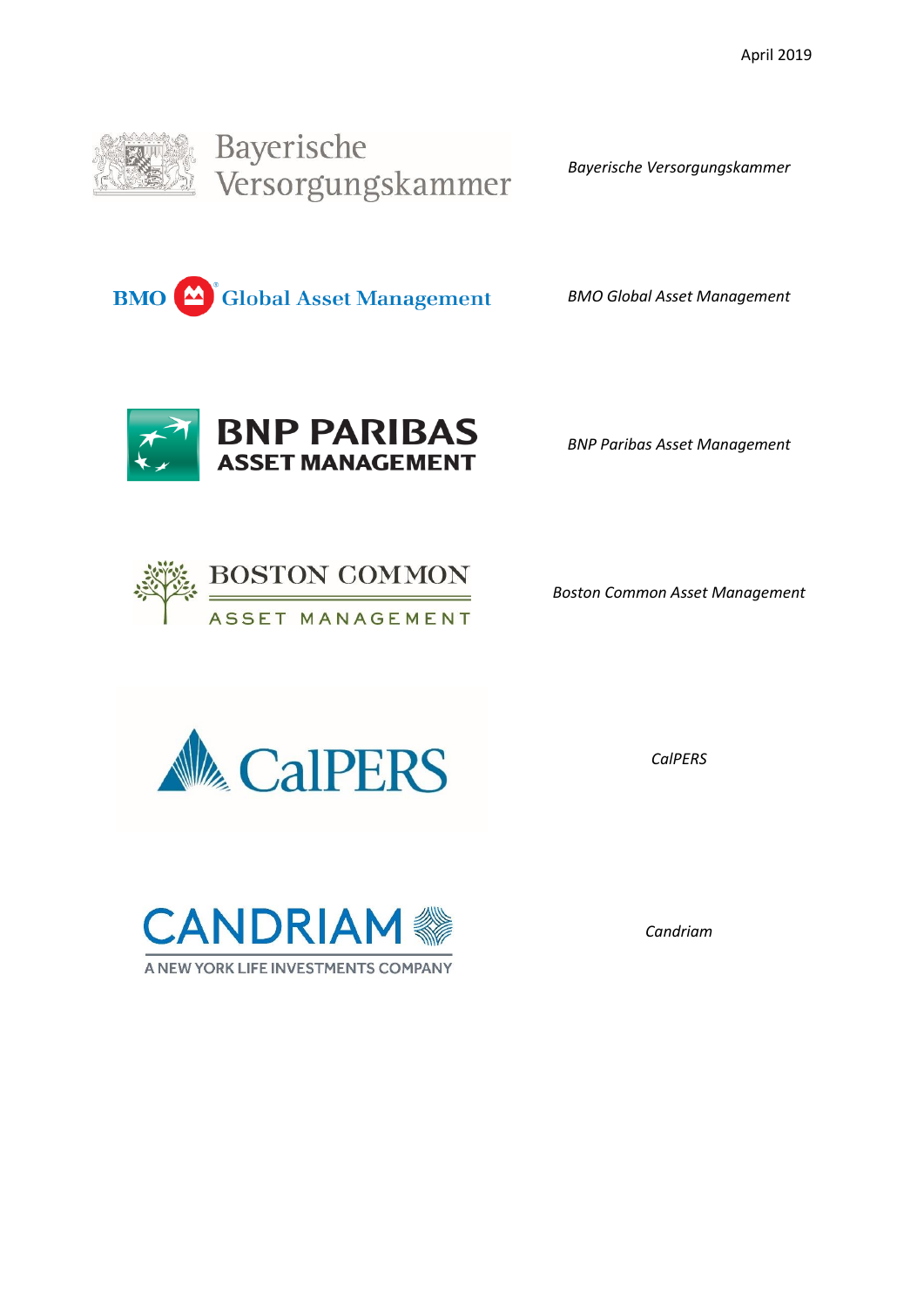

*Church Commissioners for England*





Jomini. ggar.

*Core Capital Management, LLC*

*DNB Asset Management*

*Domini Impact Investments*



*ECO Advisors*



*EdenTree Investment Management*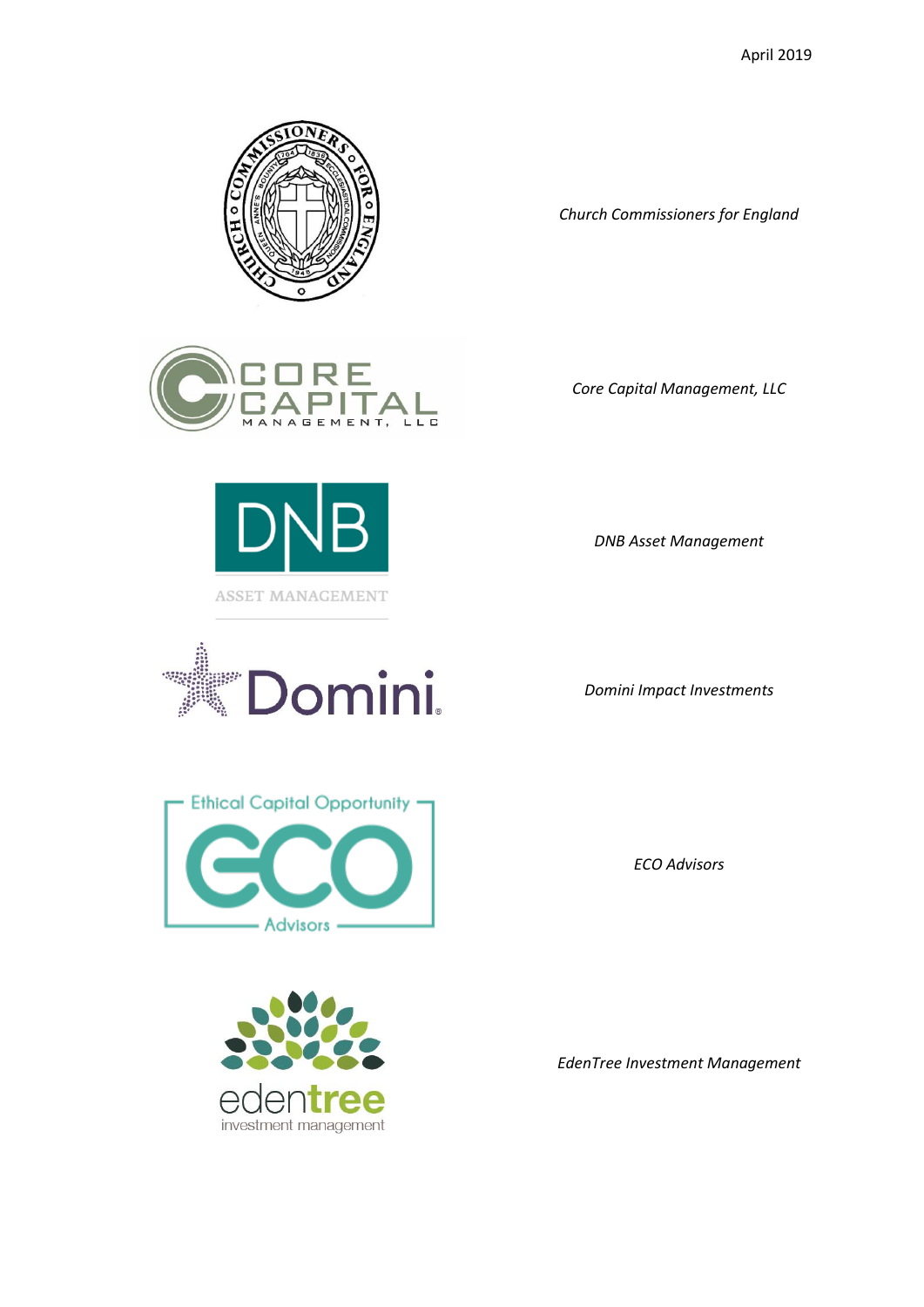**Environment Agency Pension Fund** 

*Environment Agency Pension Fund*



*First State Investments*

generation\_

*Generation Investment Management*



*Green Century Capital Management*

**Handelsbanken** Asset Management

HERMES

EOS

*Handelsbanken Asset Management*





*Hexavest*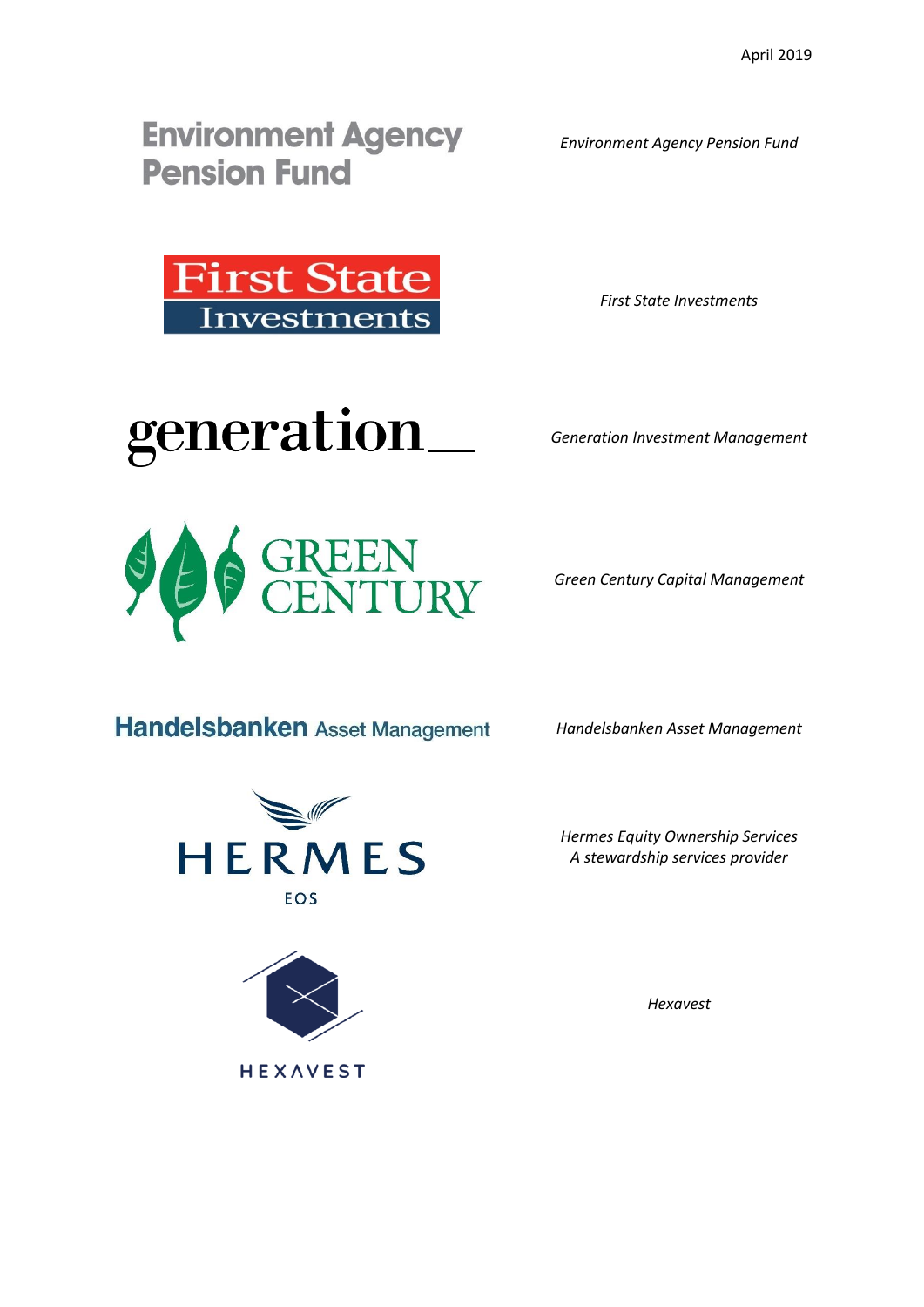











*Kempen Capital Management*

*KLP*

*Legal & General Investment Management*

*Liontrust Investment Partners LLP*

*Local Authority Pension Fund Forum*

*Local Government Super*



*Mirova*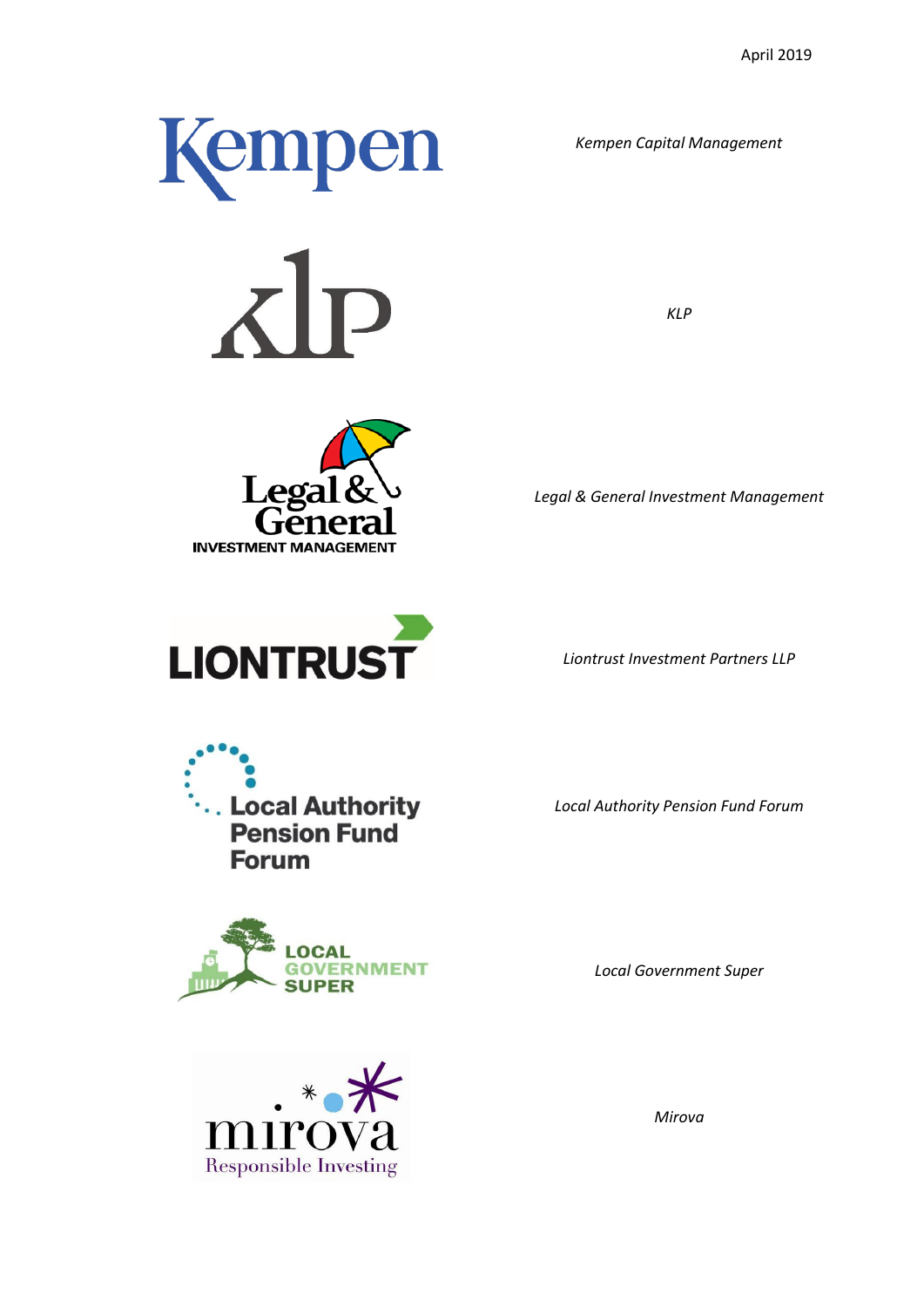

*MN*

*MP Pensions*

*NEI Investments*

*Newton Investment Management*

*NN Investment Partners*

*Nordea Asset Management*



*North East Scotland Pension Fund*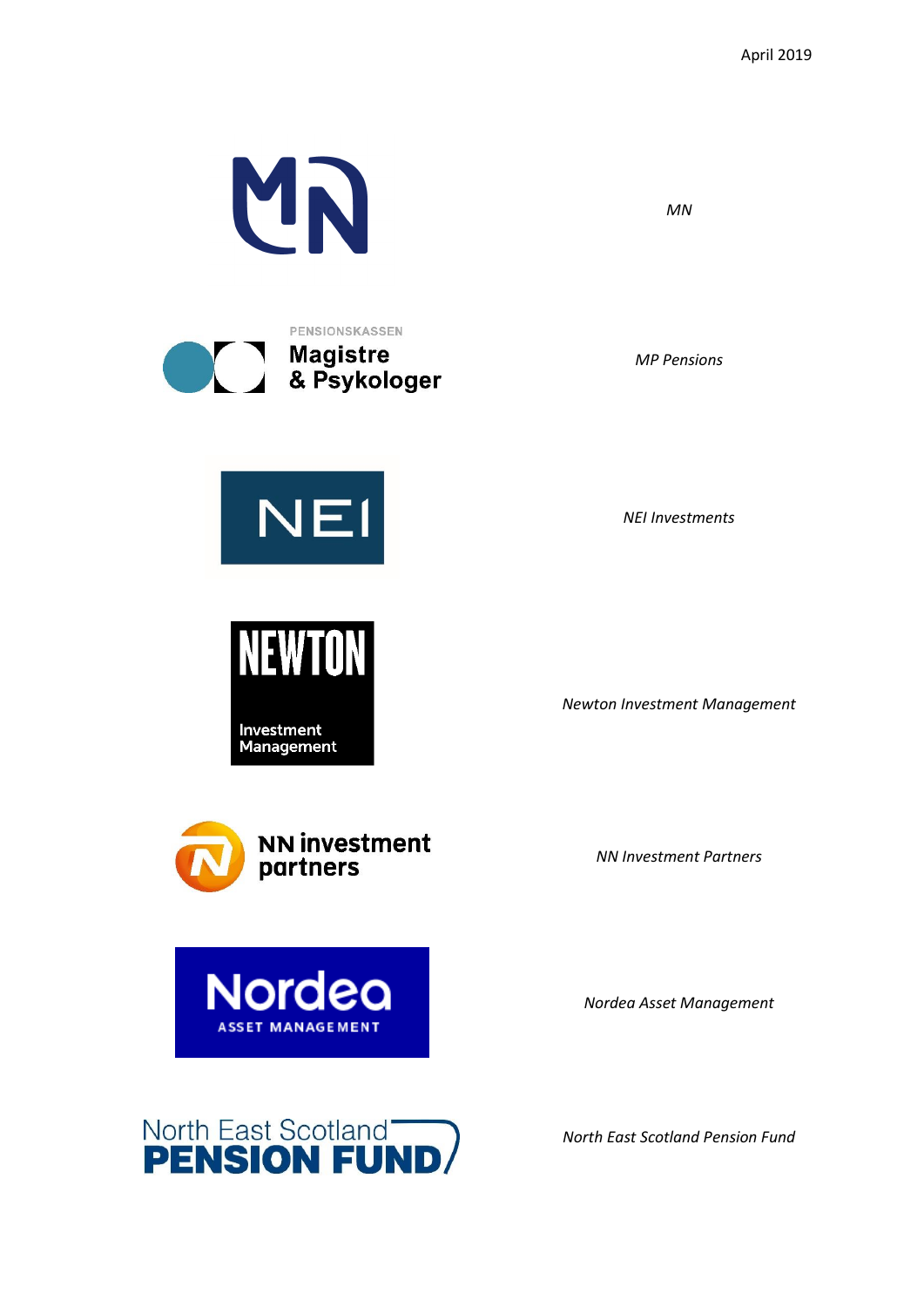

*NZ Superannuation Fund*

*Öhman*





*PGGM Investments*

Regroupement pour la Responsabilité Sociale des Entreprises

*Regroupement pour la responsabilité sociale des entreprises (RRSE)*

*Robeco*

*Skandia*



skandia: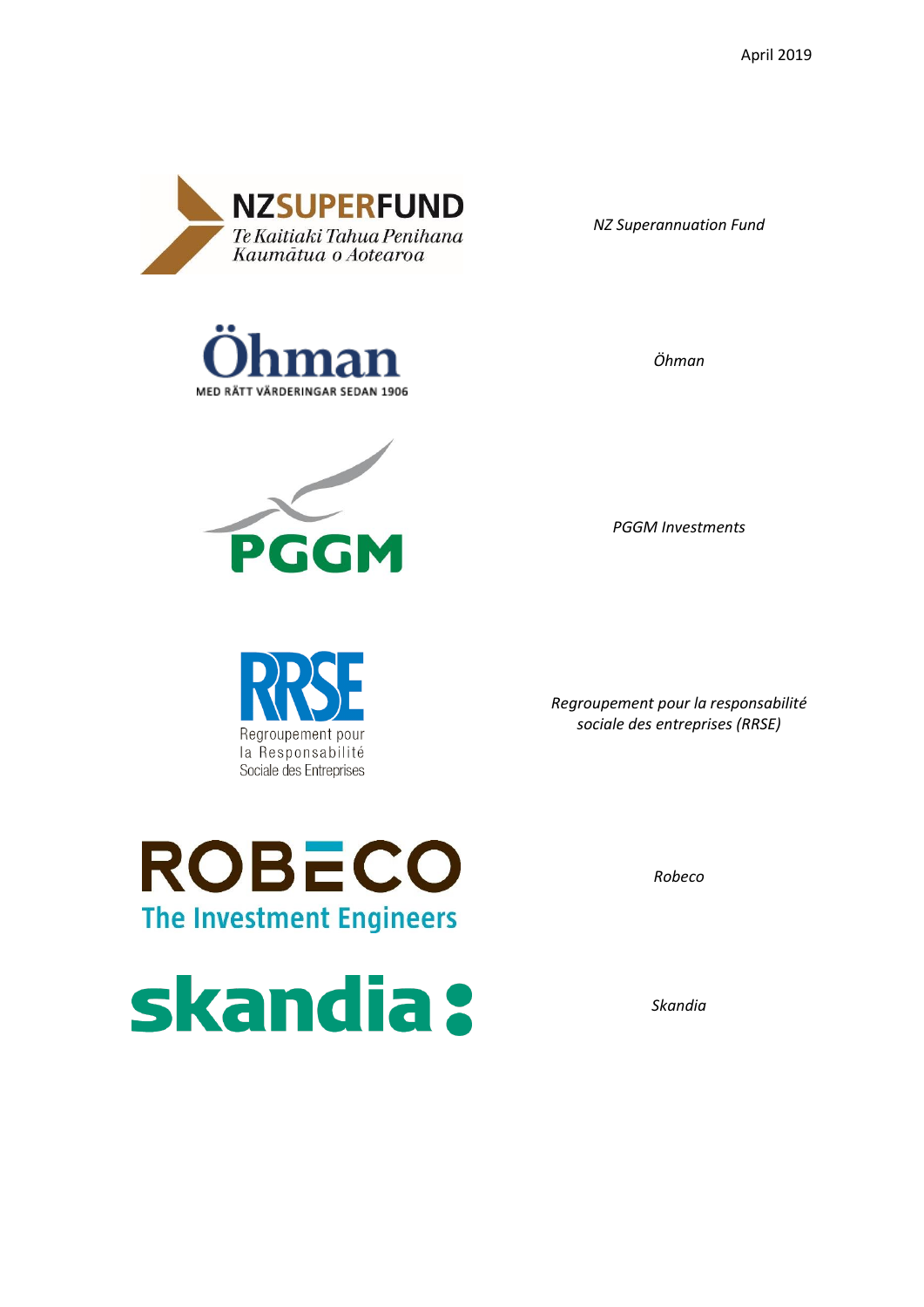

*Storebrand Asset Management*

SUMITOMO MITSUI TRUST ASSET MANAGEMENT

*Sumitomo Mitsui Trust Asset Management*

*Swedbank Robur Fonder AB*



Robur



*The Joseph Rowntree Charitable Trust*



*Trillium Asset Management*

*Trilogy Global Advisors, LP*



*University of Toronto Asset Management Corporation on behalf of the University of Toronto Pension Plan and Endowment*